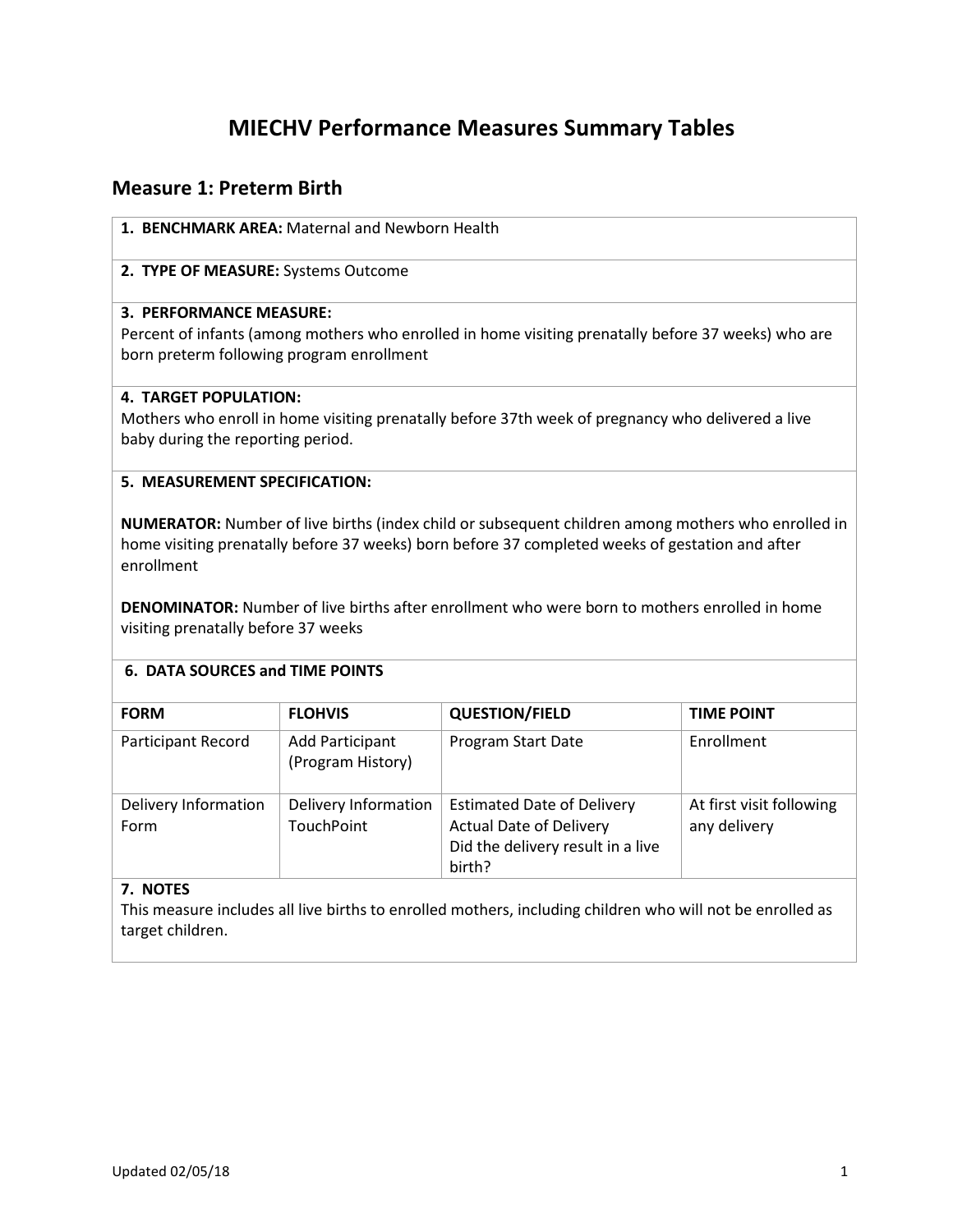## **Measure 2: Breastfeeding**

| 1. BENCHMARK AREA: Maternal and Newborn Health |
|------------------------------------------------|
| 2. TYPE OF MEASURE: Systems Outcome            |

#### **3. PERFORMANCE MEASURE:**

Percent of infants (among mothers who enrolled in home visiting prenatally) who were breastfed any amount at 6 months of age

## **4. TARGET POPULATION:**

Infants who reached 6 months of age during the reporting period whose mothers enrolled prenatally.

### **5. MEASUREMENT SPECIFICATION:**

**NUMERATOR:** Number of infants aged 6-12 months (index child among mothers who enrolled in home visiting prenatally) who were breastfed any amount at 6 months of age

**DENOMINATOR:** Number of infants aged 6-12 months (index child among mothers who enrolled in home visiting prenatally) enrolled in home visiting for at least 6 months

| <b>FORM</b>                   | <b>FLOHVIS</b>                                    | <b>QUESTION/FIELD</b>                                                         | <b>TIME POINT</b>                      |
|-------------------------------|---------------------------------------------------|-------------------------------------------------------------------------------|----------------------------------------|
| Participant Record            | Add Participant<br>(Program History)              | Program Start Date<br><b>Pregnancy Status at Enrollment</b>                   | <b>F</b> nrollment                     |
| <b>Target Child</b><br>Record | <b>Target Child Record</b><br><b>TouchPoint</b>   | <b>Child Enrollment Date</b><br>Child Date of Birth                           | At first visit after<br>birth of child |
| Infancy<br>Questionnaire      | <b>Infancy Questionnaire</b><br><b>TouchPoint</b> | When your baby turned 6 months<br>old, was he/she getting any breast<br>milk? | 6-7 months of age                      |
| 7. NOTES                      |                                                   |                                                                               |                                        |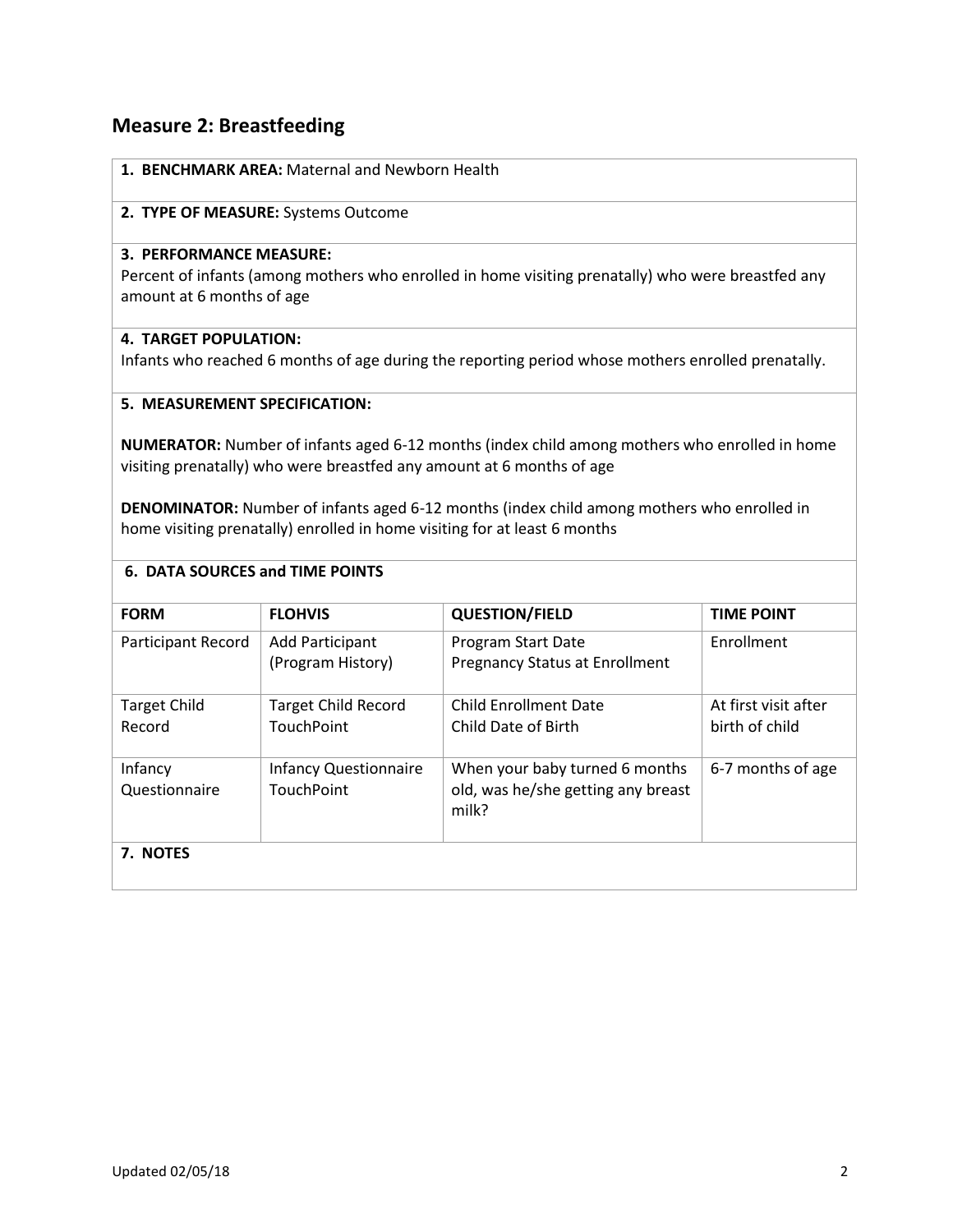## **Measure 3: Depression Screening**

|  |  | 1. BENCHMARK AREA: Maternal and Newborn Health |  |  |
|--|--|------------------------------------------------|--|--|
|--|--|------------------------------------------------|--|--|

#### **2. TYPE OF MEASURE:** Performance Indicator

#### **3. PERFORMANCE MEASURE:**

Percent of primary caregivers enrolled in home visiting who are screened for depression using a validated tool within 3 months of enrollment (for those not enrolled prenatally) or within 3 months of delivery (for those enrolled prenatally)

## **4. TARGET POPULATION:**

Primary caregivers who reached 3 months postpartum if enrolled prenatally or 3 months postenrollment if enrolled postnatally.

## **5. MEASUREMENT SPECIFICATION:**

**NUMERATOR:** For those not enrolled prenatally, number of primary caregivers enrolled in home visiting who are screened for depression within the first 3 months since enrollment; for those enrolled prenatally, the number of primary caregivers screened for depression within 3 months of delivery

**DENOMINATOR:** For those not enrolled prenatally, the number of primary caregivers enrolled in home visiting for at least 3 months; for those enrolled prenatally, the number of primary caregivers enrolled in home visiting for at least three months post delivery

## **6. DATA SOURCES and TIME POINTS**

| <b>FORM</b>                                                           | <b>FLOHVIS</b>                                  | <b>QUESTION/FIELD</b>                                          | <b>TIME POINT</b>                                                                                        |
|-----------------------------------------------------------------------|-------------------------------------------------|----------------------------------------------------------------|----------------------------------------------------------------------------------------------------------|
| Participant Record                                                    | Add Participant<br>(Program History)            | Program Start Date<br>Pregnancy Status at<br><b>Fnrollment</b> | <b>Fnrollment</b>                                                                                        |
| <b>Target Child Record</b>                                            | <b>Target Child Record</b><br><b>TouchPoint</b> | Child Enrollment Date<br>Child Date of Birth                   | At first visit with child                                                                                |
| Edinburgh Postnatal<br><b>Depression Scale</b><br>(EPDS) Results Form | Edinburgh (EPDS)<br><b>Results TouchPoint</b>   | <b>EPDS Date Taken</b>                                         | Prenatal enrollment:<br>Birth-3 months postpartum<br>Postnatal enrollment<br>By 3 months post-enrollment |

## **7. NOTES**

It is recommended that the EPDS is administered at 6-8 weeks of age for women enrolled prenatally and at or after 6 weeks of age for Participants enrolled postnatally.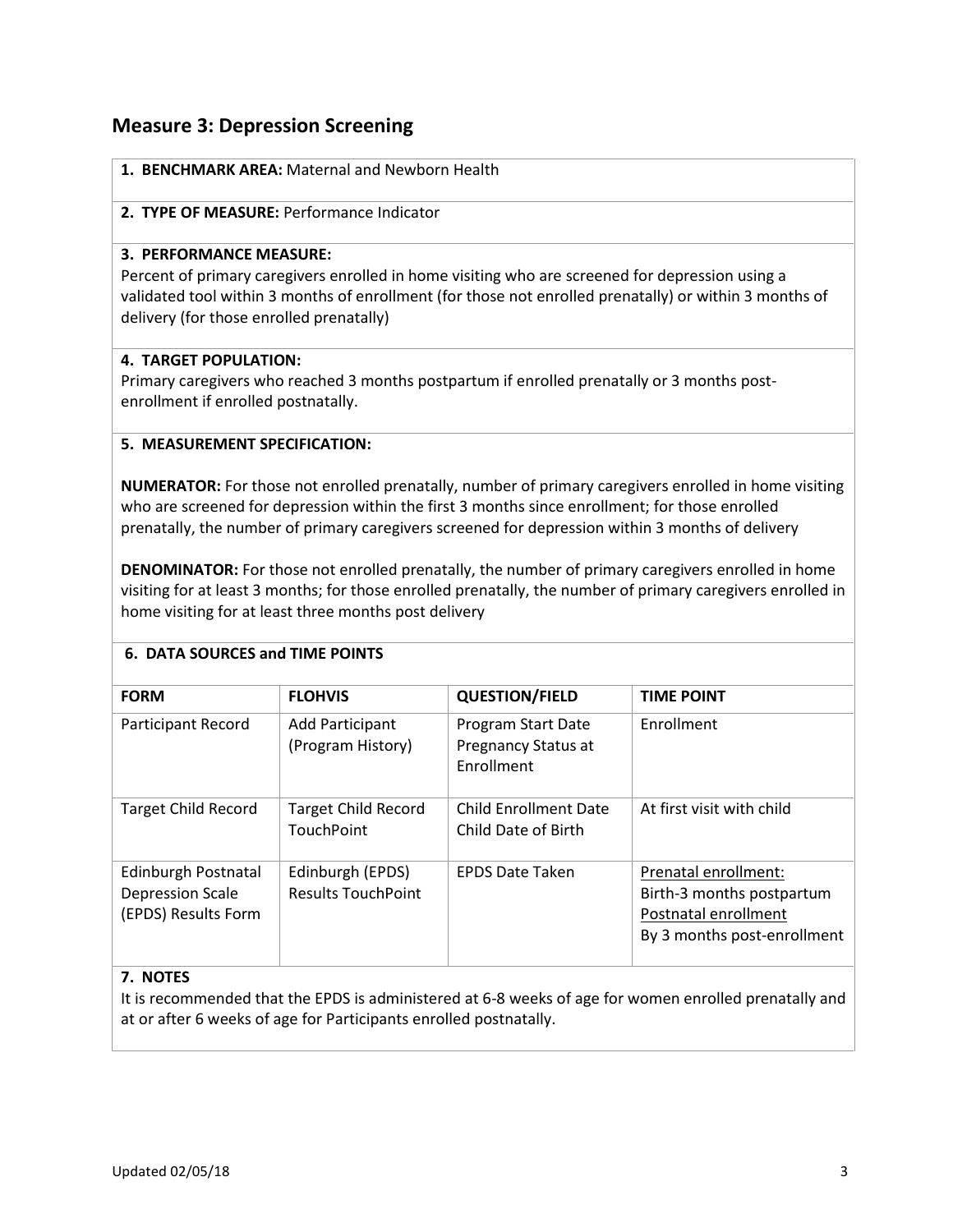## **Measure 4: Well-Child Visit**

## **1. BENCHMARK AREA:** Maternal and Newborn Health

## **2. TYPE OF MEASURE:** Performance Indicator

## **3. PERFORMANCE MEASURE:**

Percent of children enrolled in home visiting who received the last recommended visit based on the American Academy of Pediatrics (AAP) schedule

### **4. TARGET POPULATION:**

All target children active during the reporting period.

## **5. MEASUREMENT SPECIFICATION:**

**NUMERATOR:** Number of children (index child) enrolled in home visiting who received the last recommended well child visit based on the AAP schedule

**DENOMINATOR:** Number of children (index child) enrolled in home visiting

## **6. DATA SOURCES and TIME POINTS**

| <b>FORM</b>                                                                                                                                                                                          | <b>FLOHVIS</b>                                  | <b>QUESTION/FIELD</b>                                                              | <b>TIME POINT</b>                                                                       |  |  |
|------------------------------------------------------------------------------------------------------------------------------------------------------------------------------------------------------|-------------------------------------------------|------------------------------------------------------------------------------------|-----------------------------------------------------------------------------------------|--|--|
| <b>Target Child</b><br>Record                                                                                                                                                                        | <b>Target Child Record</b><br><b>TouchPoint</b> | <b>Child Enrollment Date</b><br>Child Date of Birth<br>Well-child visits completed | At first visit with child                                                               |  |  |
| Home Visit Form                                                                                                                                                                                      | <b>Target Child Record</b><br>TouchPoint        | Well-child visits completed                                                        | Question asked at every home<br>visit; data recorded only if<br>new visit was completed |  |  |
| 7. NOTES<br>Updated AAP 2014 Recommendations for Pediatric Preventive Health Care<br>the University of the Community of the Community of the Community of the Community of the Community of the Comm |                                                 |                                                                                    |                                                                                         |  |  |

<http://pediatrics.aappublications.org/content/pediatrics/133/3/568.full.pdf>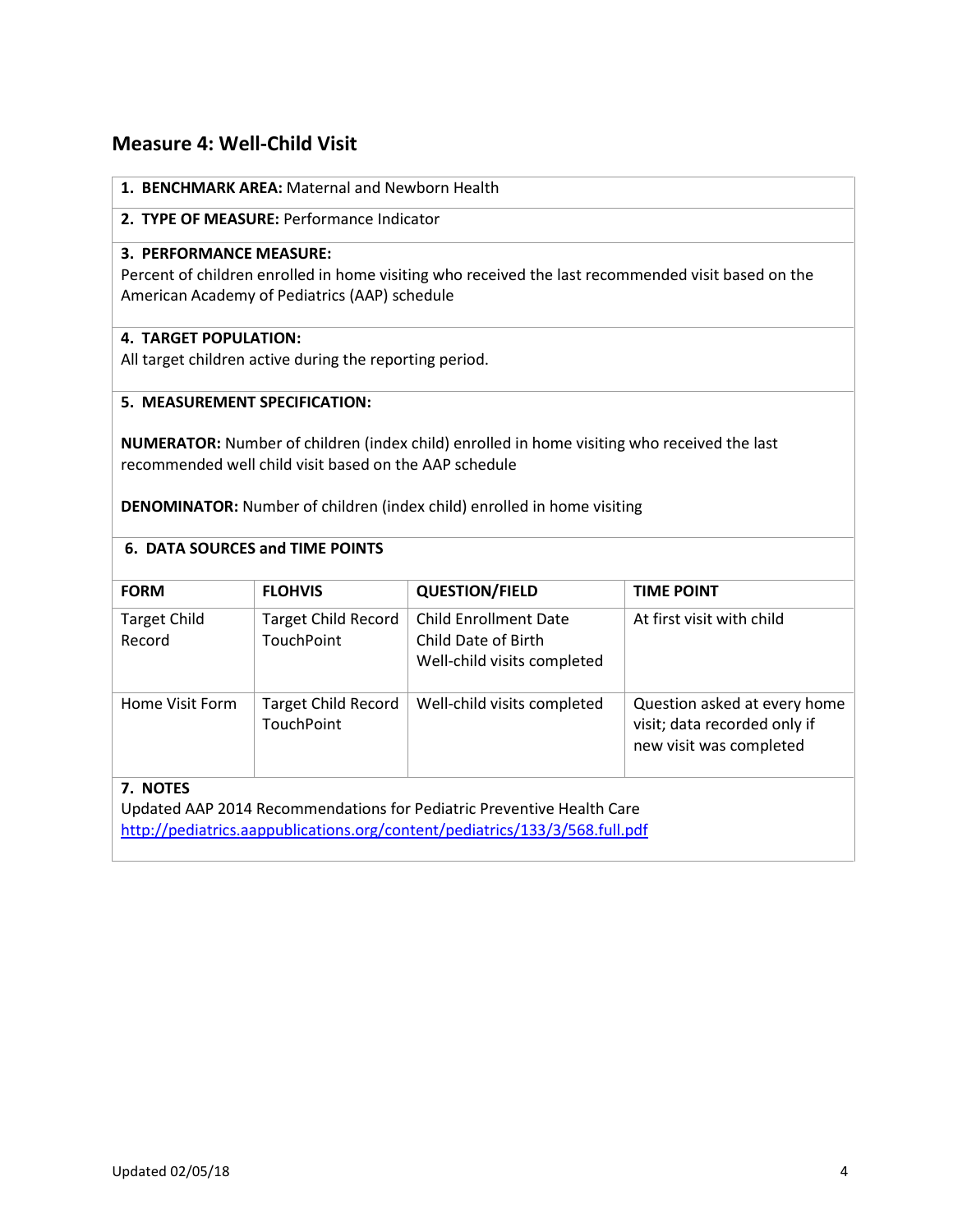## **Measure 5: Postpartum Care**

|  | 1. BENCHMARK AREA: Maternal and Newborn Health |  |  |
|--|------------------------------------------------|--|--|
|--|------------------------------------------------|--|--|

### **2. TYPE OF MEASURE:** Performance Indicator

#### **3. PERFORMANCE MEASURE:**

Percent of mothers enrolled in home visiting prenatally or within 30 days after delivery who received a postpartum visit with a healthcare provider within 8 weeks (56 days) of delivery

#### **4. TARGET POPULATION:**

Mothers who enroll in home visiting prenatally or within the first 30 days postpartum and who remain enrolled until 8 weeks postpartum.

#### **5. MEASUREMENT SPECIFICATION:**

**NUMERATOR:** Number of mothers enrolled in home visiting prenatally or within 30 days after delivery who received a postpartum visit with a healthcare provider within 8 weeks (56 days) of delivery

**DENOMINATOR:** Number of mothers who enrolled in home visiting prenatally or within 30 days after delivery and remained enrolled for at least 8 weeks (56 days) after delivery

## **6. DATA SOURCES and TIME POINTS**

| <b>FORM</b>                      | <b>FLOHVIS</b>                                     | <b>QUESTION/FIELD</b>                                                                                                                       | <b>TIME POINT</b>                                                                  |
|----------------------------------|----------------------------------------------------|---------------------------------------------------------------------------------------------------------------------------------------------|------------------------------------------------------------------------------------|
| Participant<br>Record            | Add Participant<br>(Program History)               | Program Start Date<br><b>Pregnancy Status at Enrollment</b>                                                                                 | Enrollment                                                                         |
| <b>Target Child</b><br>Record    | <b>Target Child</b><br>Record<br><b>TouchPoint</b> | Child Date of Birth                                                                                                                         | At first visit with child                                                          |
| Infancy<br>Questionnaire<br>Form | Infancy<br>Questionnaire<br><b>TouchPoint</b>      | Have you been to your medical<br>provider for a postpartum<br>check-up since the birth of your<br>baby?<br>If Yes, date of postpartum visit | 1) At first visit when child is 0-1<br>mo. old AND<br>2) When child is 2-3 mo. old |

## **7. NOTES**

Postpartum check-up/visit is a visit between the woman and her medical provider to assess the mother's current physical health, including the status of pregnancy-related conditions like gestational diabetes, screen for postpartum depression, provide counseling on infant care and family planning as well as screening and referrals for the management of chronic conditions. Additionally, a provider may use this opportunity to conduct a breast exam and discuss breastfeeding. The American College of Obstetricians and Gynecologists recommends that mothers receive a postpartum care visit 4-6 weeks after delivery. <http://mchb.hrsa.gov/chusa13/health-services-utilization/p/postpartum-visit-well-baby-care.html>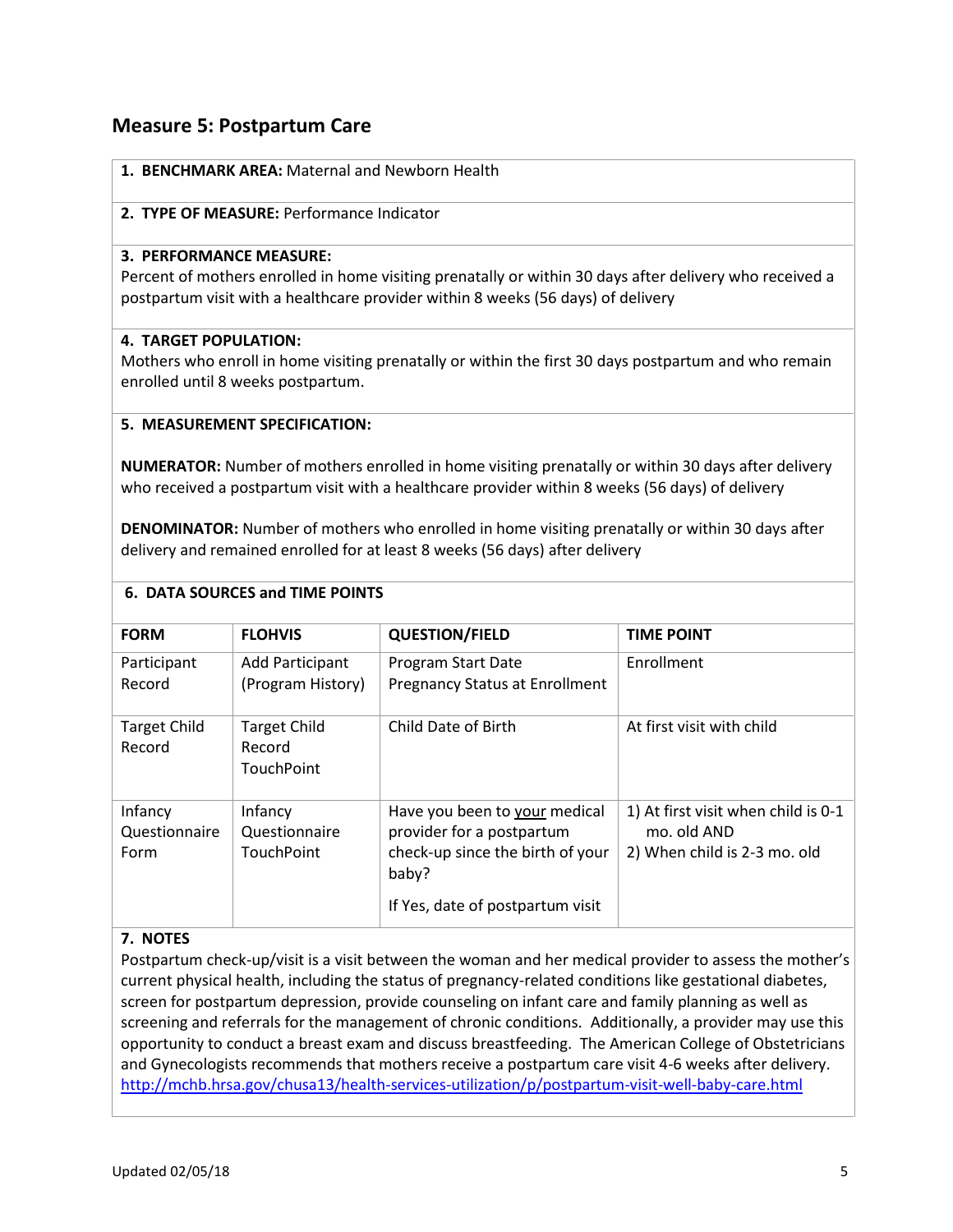## **Measure 6: Tobacco Cessation Referrals**

|  | 1. BENCHMARK AREA: Maternal and Newborn Health |  |  |  |  |  |
|--|------------------------------------------------|--|--|--|--|--|
|--|------------------------------------------------|--|--|--|--|--|

### **2. TYPE OF MEASURE:** Performance Indicator

### **3. PERFORMANCE MEASURE:**

Percent of primary caregivers enrolled in home visiting who reported using tobacco or cigarettes at enrollment and were referred to tobacco cessation counseling or services within 3 months of enrollment.

## **4. TARGET POPULATION:**

Primary caregivers who reached 3 months post-enrollment and reported cigarette or tobacco use at enrollment.

## **5. MEASUREMENT SPECIFICATION:**

**NUMERATOR:** Number of primary caregivers enrolled in home visiting who reported using tobacco or cigarettes at enrollment and were referred to tobacco cessation counseling or services within 3 months of enrollment

**DENOMINATOR:** Number of primary caregivers enrolled in home visiting who reported using tobacco or cigarettes at enrollment, were not already receiving tobacco cessation services, and were enrolled for at least 3 months

## **6. DATA SOURCES and TIME POINTS**

| <b>FORM</b>            | <b>FLOHVIS</b>         | <b>QUESTION/FIELD</b>       | <b>TIME POINT</b>      |
|------------------------|------------------------|-----------------------------|------------------------|
| Household Profile      | Household Profile      | Do you use tobacco?         | Enrollment             |
| Form                   | <b>TouchPoint</b>      | Are you currently receiving |                        |
|                        |                        | tobacco cessation services? |                        |
| <b>MIECHV Referral</b> | <b>MIECHV Referral</b> | MIECHV Need                 | Within 7 days of       |
| Form                   | TouchPoint             | Date of Referral            | tobacco use identified |
|                        |                        |                             |                        |

## **7. NOTES**

Tobacco use includes combustibles (cigarettes, cigars, pipes, hookahs, bidis), non-combustibles (chew, dip, snuff, snus, and dissolvables), and ENDS.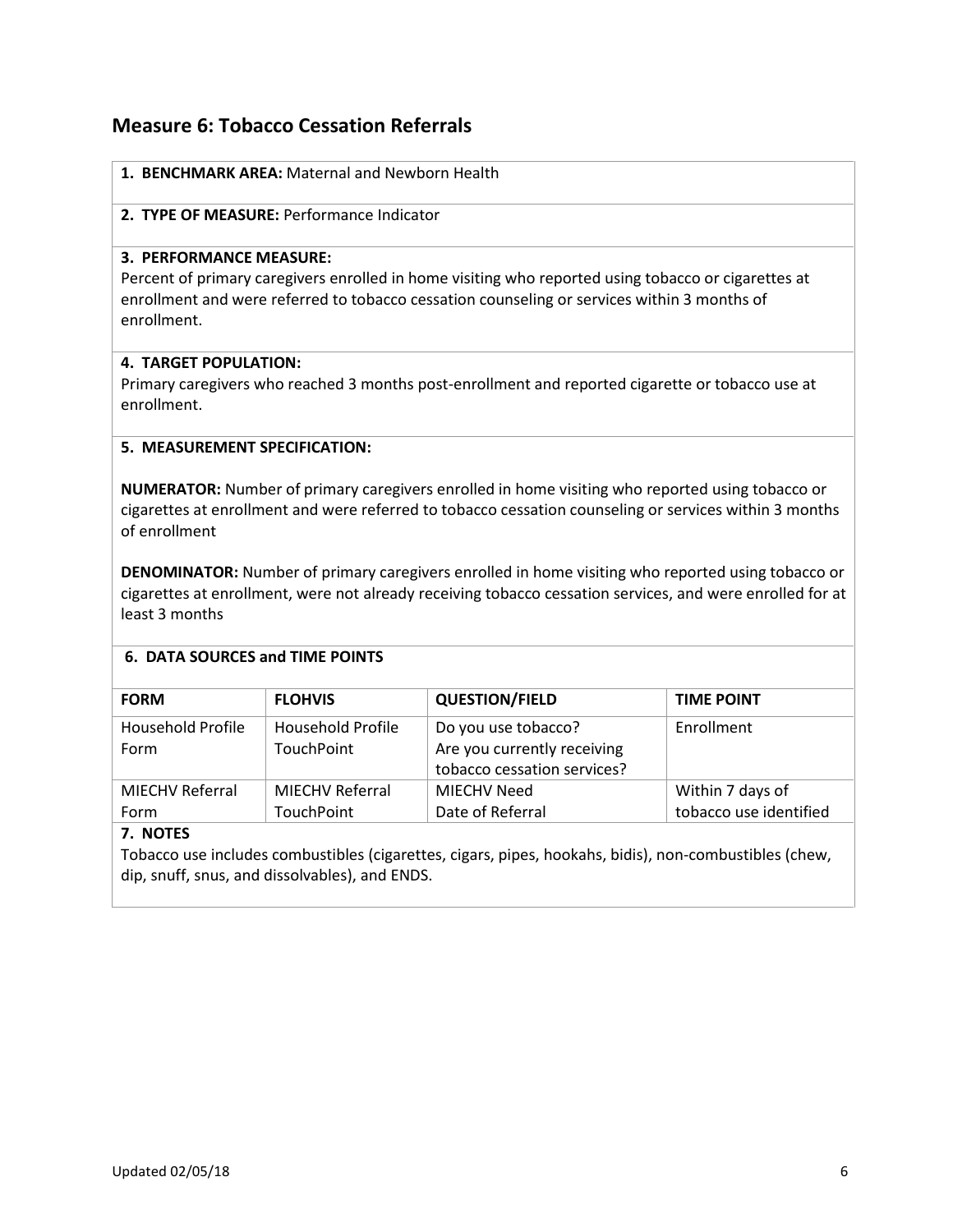## **Measure 7: Safe Sleep**

**1. BENCHMARK AREA:** Child Injuries, Abuse, Neglect, and Maltreatment and Emergency Dept. Visits

#### **2. TYPE OF MEASURE:** Performance Indicator

#### **3. PERFORMANCE MEASURE:**

Percent of infants enrolled in home visiting that are always placed to sleep on their backs, without bedsharing or soft bedding

#### **4. TARGET POPULATION:**

All target children who were less than one year old at any point during the reporting year.

#### **5. MEASUREMENT SPECIFICATION:**

**NUMERATOR:** Number of infants (index child aged less than 1 year) enrolled in home visiting whose primary caregiver reports that they are always placed to sleep on their backs, without bed-sharing or soft bedding

**DENOMINATOR:** Number of infants (index child) enrolled in home visiting who were aged less than 1 year during the reporting period

| <b>FORM</b>                   | <b>FLOHVIS</b>                                     | <b>QUESTION/FIELD</b>                                                                                                                                                                                                                        | <b>TIME POINT</b>                                                                                                                                                                    |
|-------------------------------|----------------------------------------------------|----------------------------------------------------------------------------------------------------------------------------------------------------------------------------------------------------------------------------------------------|--------------------------------------------------------------------------------------------------------------------------------------------------------------------------------------|
| <b>Target Child</b><br>Record | <b>Target Child</b><br>Record<br><b>TouchPoint</b> | <b>Child Enrollment Date</b><br>Child Date of Birth                                                                                                                                                                                          | At first visit with child                                                                                                                                                            |
| Infancy<br>Questionnaire      | Infancy<br>Questionnaire<br>TouchPoint             | 3 safe sleep questions:<br>1. Do you always place your baby<br>to sleep on his or her back?<br>2. Do you always place your baby<br>to sleep alone without bed sharing?<br>3. Do you always place your baby<br>to sleep without soft bedding? | When child is:<br>1) 0-1 month old<br>2) 2-3 months old<br>3) 6-7 months old<br>4) 10-11 months old<br>If child enrolls after<br>timeframe has passed,<br>that timeframe is skipped. |
| 7. NOTES                      |                                                    |                                                                                                                                                                                                                                              |                                                                                                                                                                                      |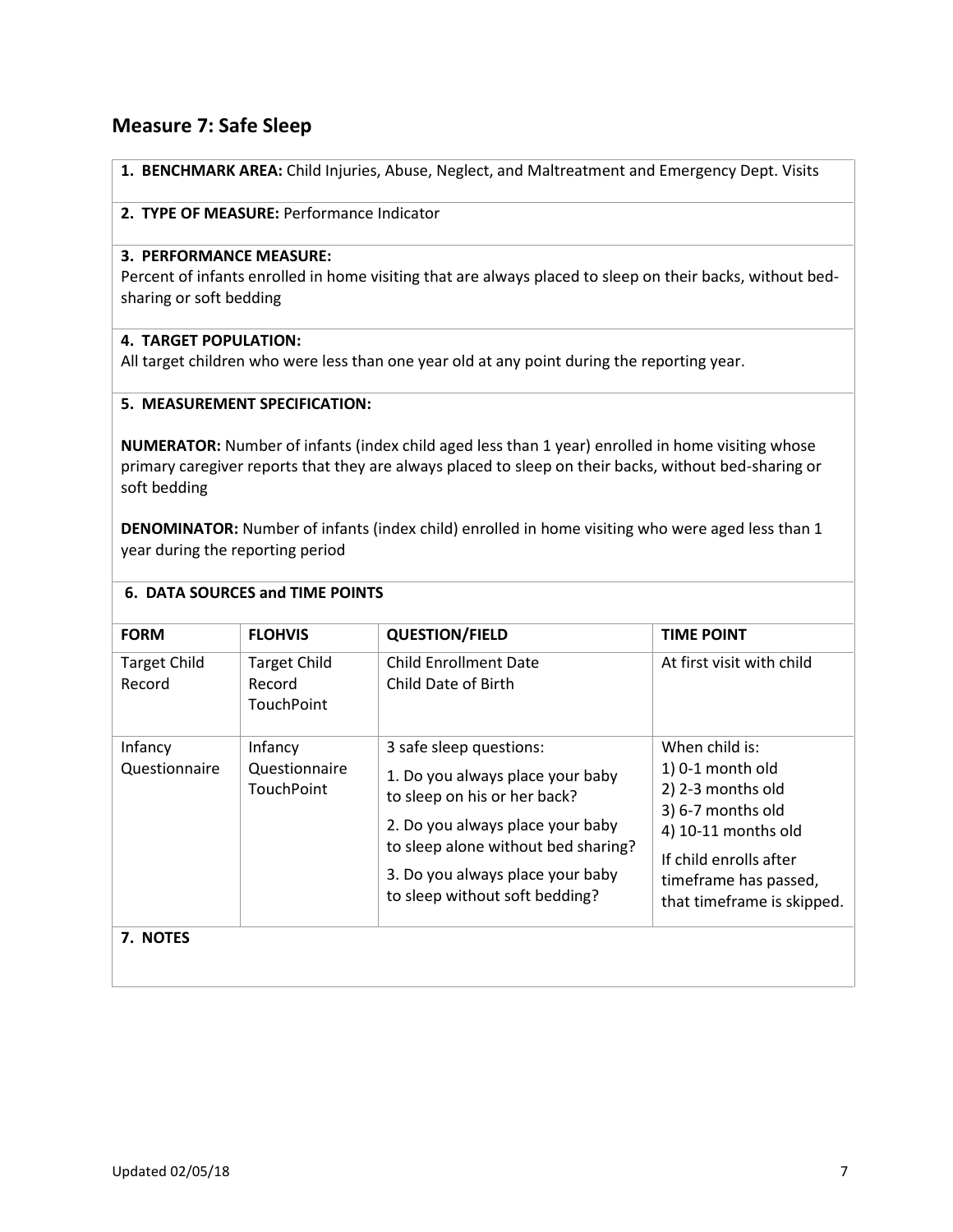## **Measure 8: Child Injury**

**1. BENCHMARK AREA:** Child Injuries, Abuse, Neglect, and Maltreatment and Emergency Dept. Visits

#### **2. TYPE OF MEASURE:** Systems Outcome

#### **3. PERFORMANCE MEASURE:**

Rate of injury-related visits to the Emergency Department (ED) since enrollment among children enrolled in home visiting

## **4. TARGET POPULATION:**

All target children active during the reporting period.

#### **5. MEASUREMENT SPECIFICATION:**

**NUMERATOR:** Number of parent-reported nonfatal injury-related visits to the ED since enrollment among children (index child) enrolled in home visiting

**DENOMINATOR:** Number of children (index child) enrolled in home visiting

#### **6. DATA SOURCES and TIME POINTS**

| <b>FORM</b>                   | <b>FLOHVIS</b>                                     | <b>QUESTION/FIELD</b>                                                                                       | <b>TIME POINT</b>                               |
|-------------------------------|----------------------------------------------------|-------------------------------------------------------------------------------------------------------------|-------------------------------------------------|
| <b>Target Child</b><br>Record | <b>Target Child</b><br>Record<br><b>TouchPoint</b> | <b>Child Enrollment Date</b>                                                                                | At first visit with child                       |
| Home Visit<br>Form            | Home Visit<br><b>TouchPoint</b>                    | Since our last visit, have you taken<br>your child to the hospital ER?<br><b>Visit Date</b><br>Visit Reason | Question asked at every<br>postnatal home visit |

#### **7. NOTES**

Emergency department visits are for non-fatal injury related visits (motor vehicle, suffocation, drowning, poisoning, fire/burns, falls, sports and recreation, and intentional injuries, such as child maltreatment). This measure is assessed in multiple reporting years per eligible family. Eligible families are therefore included every year that they are receiving services.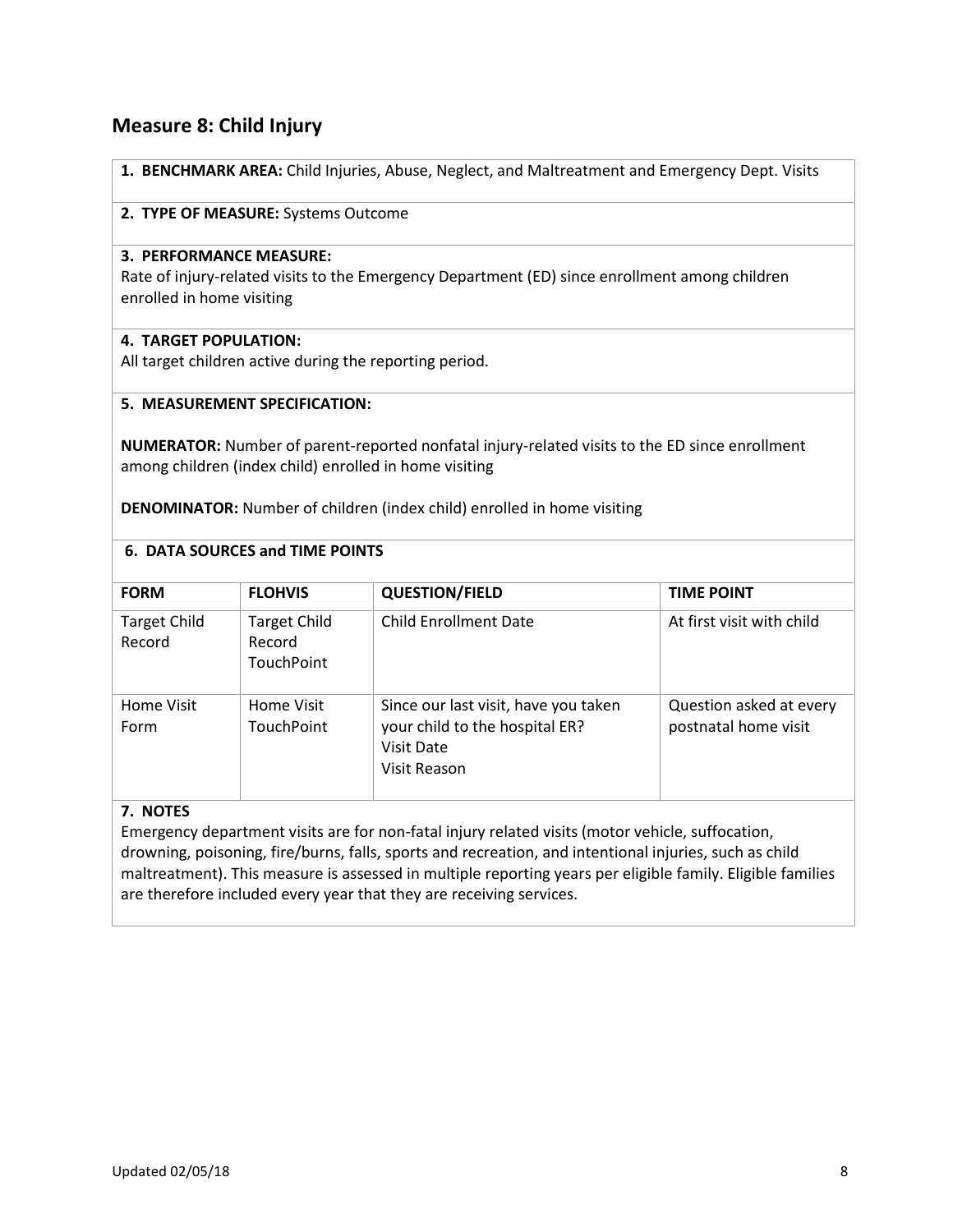## **Measure 9: Child Maltreatment**

**1. BENCHMARK AREA:** Child Injuries, Abuse, Neglect, and Maltreatment and Emergency Dept. Visits

#### **2. TYPE OF MEASURE:** Systems Outcome

#### **3. PERFORMANCE MEASURE:**

Percent of children enrolled in home visiting with at least one investigated case of maltreatment following enrollment within the reporting period

#### **4. TARGET POPULATION:**

All target children active during the reporting period.

#### **5. MEASUREMENT SPECIFICATION:**

**NUMERATOR:** Number of children (index child) enrolled in home visiting with at least one investigated case of maltreatment since enrollment.

**DENOMINATOR:** Number of children (index child) enrolled in home visiting

#### **6. DATA SOURCES and TIME POINTS**

| <b>FORM</b>                   | <b>FLOHVIS</b>                                     | <b>QUESTION/FIELD</b>                                             | <b>TIME POINT</b>                                                                               |
|-------------------------------|----------------------------------------------------|-------------------------------------------------------------------|-------------------------------------------------------------------------------------------------|
| <b>Target Child</b><br>Record | <b>Target Child</b><br>Record<br><b>TouchPoint</b> | <b>Child Enrollment Date</b><br>Child Date of Birth<br>Child SSN* | At first visit with child<br>*as soon as SSN is issued for<br>newborns (usually 3-4 months old) |

The fields above are used to link children with child maltreatment report data sets from the Florida Department of Children and Families. The linking is conducted by the University of South Florida.

## **7. NOTES**

The reporting period for this measure is July  $1 -$  June 30 to align with the state fiscal year, which is how the child maltreatment data are made available. This measure captures children with at least one investigated case of maltreatment, regardless of the disposition or outcome of the investigation. This measure is reported for each reporting year for which the child is enrolled. Data reported each reporting year reflect the period of time enrolled during that reporting year only, not cumulatively across all years enrolled. Child SSN is required for linking the child to a potential maltreatment report. In cases where there is no child SSN (caregiver refuses or child does not yet have a SSN), those children will be excluded from the denominator and reported as missing data.

**Investigated Case:** children with an allegation of maltreatment that were screened-in for investigation or assessment and further received an investigation.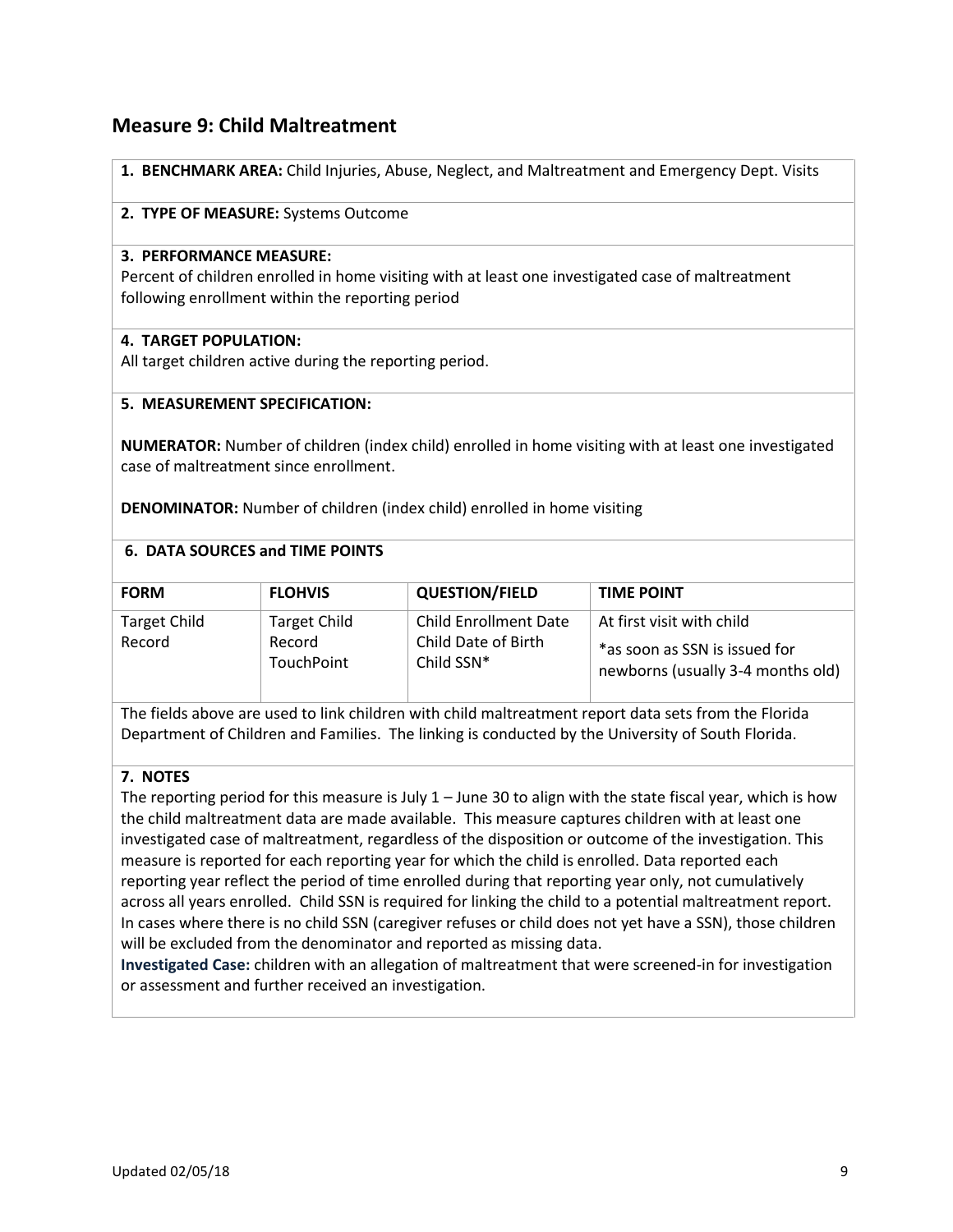## **Measure 10: Parent-Child Interaction**

|  |  |  |  | 1. BENCHMARK AREA: School Readiness and Achievement |
|--|--|--|--|-----------------------------------------------------|
|--|--|--|--|-----------------------------------------------------|

### **2. TYPE OF MEASURE:** Performance Indicator

#### **3. PERFORMANCE MEASURE:**

Percent of target children enrolled in home visiting who receive an observation of caregiver-child interaction by the home visitor using a validated tool

#### **4. TARGET POPULATION:**

All target children who reached a designated timeframe for observation.

## **5. MEASUREMENT SPECIFICATION:**

**NUMERATOR:** Number of primary caregivers with target children enrolled in home visiting who receive an observation of caregiver-child interaction by the home visitor using a validated tool

**DENOMINATOR:** Number of primary caregivers with target children enrolled in home visiting reaching a target age range

### **6. DATA SOURCES and TIME POINTS**

| <b>FORM</b>                       | <b>FLOHVIS</b>                                  | <b>QUESTION/FIELD</b>                               | <b>TIME POINT</b>                                             |
|-----------------------------------|-------------------------------------------------|-----------------------------------------------------|---------------------------------------------------------------|
| <b>Participant Record</b>         | <b>Add Participant</b><br>(Program History)     | Program Start Date                                  | Enrollment                                                    |
| <b>Target Child Record</b>        | <b>Target Child Record</b><br><b>TouchPoint</b> | <b>Child Enrollment Date</b><br>Child Date of Birth | At first visit with child                                     |
| Parent-Child<br>Interaction (PCI) | <b>PCI Completion</b><br><b>TouchPoint</b>      | <b>PCI Date Taken</b><br><b>PCI Tool Used</b>       | HFA: Child 4-7 mo, 16-19 mo, 28-<br>31 mo, 40-43 mo, 52-55 mo |
| <b>Completion Form</b>            |                                                 |                                                     | NFP: Child 1-3 mo, 8-10 mo, 15-<br>17 mo, 21-23 mo            |
|                                   |                                                 |                                                     | PAT: Child 6-8 mo, 18-20 mo, 30-<br>32 mo, 42-44 mo           |

#### **7. NOTES**

Each model will use a designated Parent-Child Interaction (PCI) tool as follows:

- HFA will use the CHEERS Check-In.

- NFP will use the DANCE.

- PAT will use the HOME Inventory (Infant-Toddler or Early Childhood).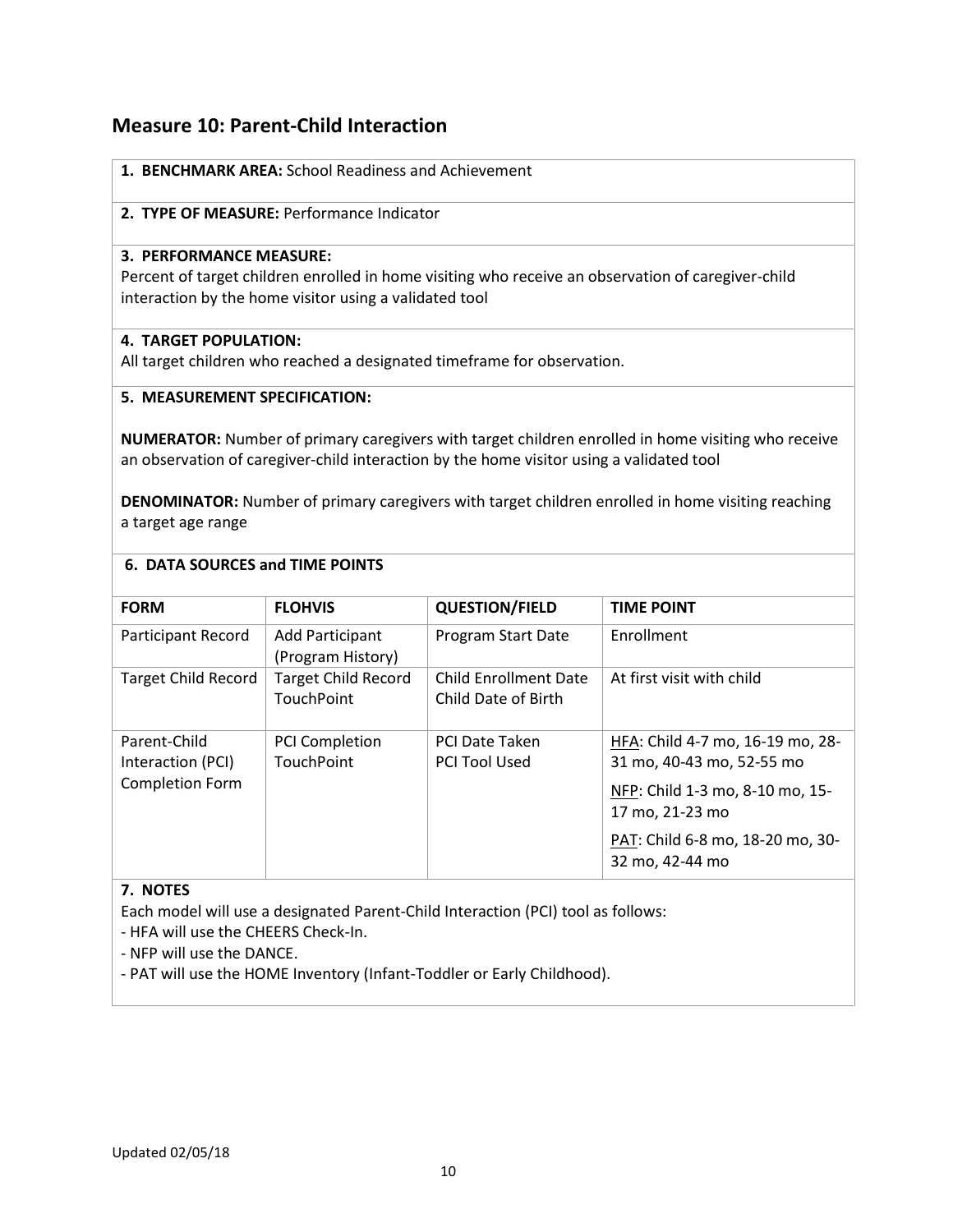## **Measure 11: Early Language and Literacy Activities**

| 1. BENCHMARK AREA: School Readiness and Achievement |  |
|-----------------------------------------------------|--|
|-----------------------------------------------------|--|

## **2. TYPE OF MEASURE:** Performance Indicator

#### **3. PERFORMANCE MEASURE:**

Percent of children enrolled in home visiting with a family member who reported that during a typical week s/he read, told stories, and/or sang songs with their child daily, every day

### **4. TARGET POPULATION:**

All target children active during the reporting year.

#### **5. MEASUREMENT SPECIFICATION:**

**NUMERATOR:** Number of children (index child) enrolled in home visiting with a family member who reported that during a typical week s/he read, told stories, and/or sang songs with their child daily, every day

**DENOMINATOR:** Number of children (index child) enrolled in home visiting

| <b>FORM</b>                          | <b>FLOHVIS</b>                              | <b>QUESTION/FIELD</b>                                                                                         | <b>TIME POINT</b>                                                                                                                                                                    |
|--------------------------------------|---------------------------------------------|---------------------------------------------------------------------------------------------------------------|--------------------------------------------------------------------------------------------------------------------------------------------------------------------------------------|
| <b>Target Child</b><br>Record        | <b>Target Child</b><br>Record<br>TouchPoint | <b>Child Enrollment Date</b><br>Child Date of Birth                                                           | At first visit with child                                                                                                                                                            |
| Child Wellness<br><b>Update Form</b> | Child Wellness<br>Update<br>TouchPoint      | In a typical week, how often do you<br>or a family member read, tell<br>stories, or sing songs to your child? | <b>Child Enrollment</b><br>Twice-yearly updates                                                                                                                                      |
| Infancy<br>Questionnaire             | Infancy<br>Questionnaire<br>TouchPoint      | In a typical week, how often do you<br>or a family member read, tell<br>stories, or sing songs to your child? | When child is:<br>1) 0-1 month old<br>2) 2-3 months old<br>3) 6-7 months old<br>4) 10-11 months old<br>If child enrolls after<br>timeframe has passed, that<br>timeframe is skipped. |
| 7. NOTES                             |                                             |                                                                                                               |                                                                                                                                                                                      |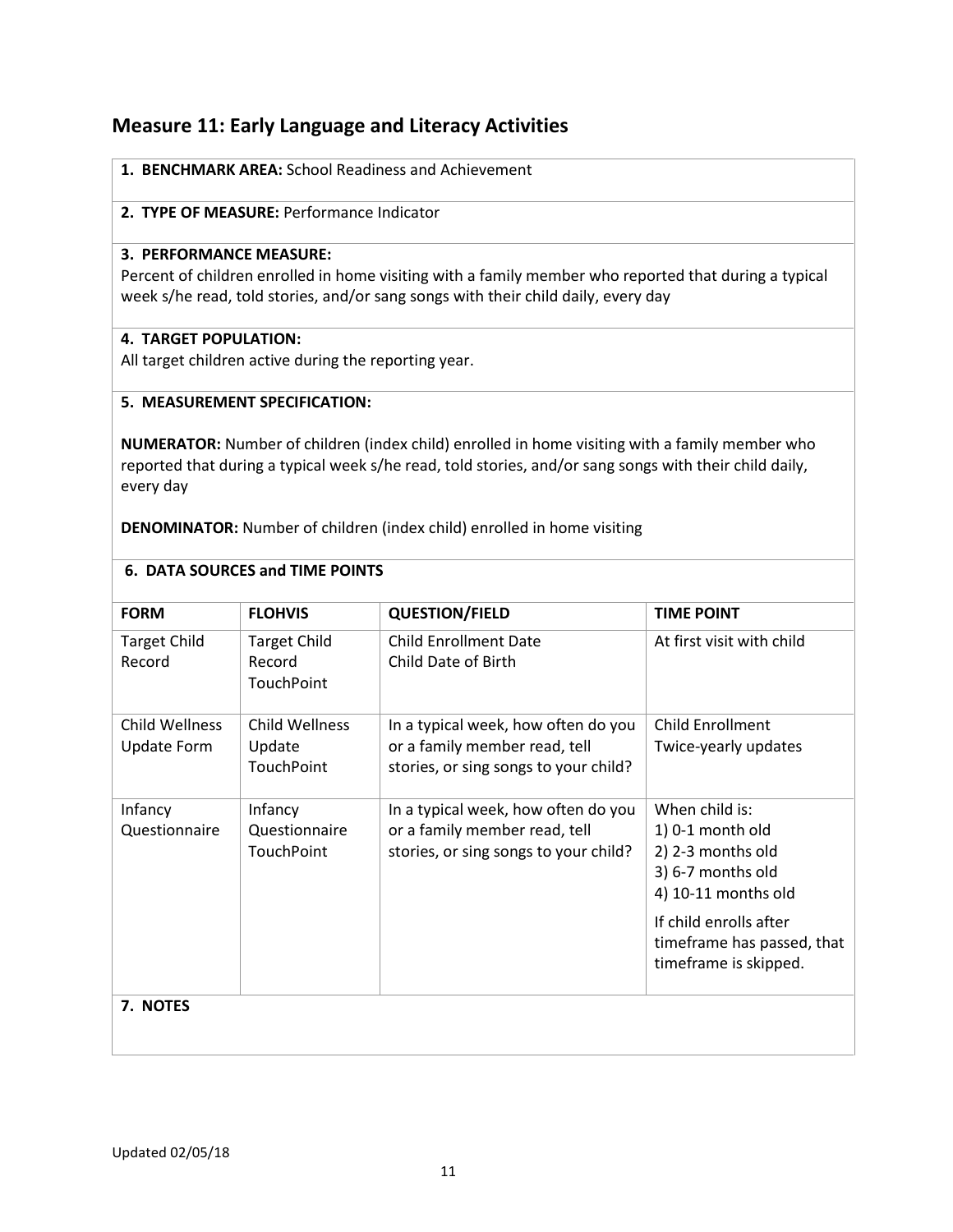## **Measure 12: Developmental Screening**

| 1. BENCHMARK AREA: School Readiness and Achievement |
|-----------------------------------------------------|
| 2. TYPE OF MEASURE: Performance Indicator           |

## **3. PERFORMANCE MEASURE:**

Percent of children enrolled in home visiting with a timely screen for developmental delays using a validated parent-completed tool (ASQ-3).

## **4. TARGET POPULATION:**

All target children age 9-30 months during the reporting year.

#### **5. MEASUREMENT SPECIFICATION:**

**NUMERATOR:** Number of children (index child) enrolled in home visiting with at least one screening within the AAP-defined age groups during the reporting period

**DENOMINATOR:** Number of children (index child) enrolled in home visiting reaching the specified time frame during the reporting period

#### **6. DATA SOURCES and TIME POINTS**

| <b>FORM</b>                   | <b>FLOHVIS</b>                                  | <b>QUESTION/FIELD</b>                               | <b>TIME POINT</b>                                                                               |
|-------------------------------|-------------------------------------------------|-----------------------------------------------------|-------------------------------------------------------------------------------------------------|
| <b>Target Child</b><br>Record | <b>Target Child Record</b><br><b>TouchPoint</b> | <b>Child Enrollment Date</b><br>Child Date of Birth | At first visit with child                                                                       |
| ASQ-3 Results &               | ASQ-3 Results &                                 | Gestational Age at Birth<br>ASQ-3 Date Completed    | 10-month questionnaire:                                                                         |
| Follow-Up Form                | Follow-up                                       | <b>Questionnaire Used</b>                           | $9 \text{mo}$ $0 \text{d} - 10 \text{mo}$ 30d                                                   |
|                               | <b>TouchPoint</b>                               | Age Adjusted for Prematurity                        | 18-month questionnaire:<br>17mo 0d - 18mo 30d<br>30-month questionnaire:<br>28mo 16d - 31mo 15d |

## **7. NOTES**

This measure uses the child's adjusted date of birth for the 10-month and 18-month questionnaires if the child was born prior to 37 weeks gestation.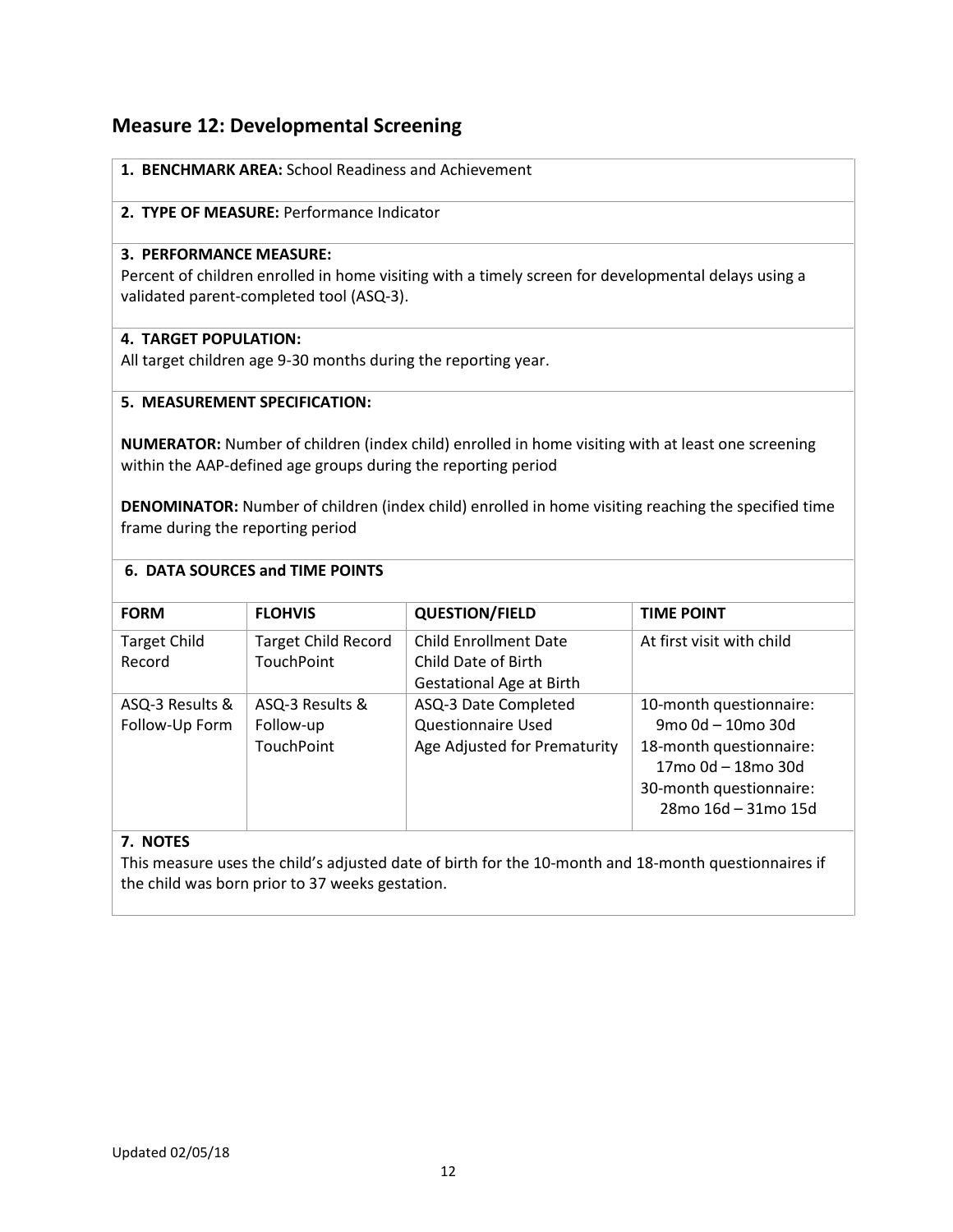## **Measure 13: Behavioral Concerns**

| 1. BENCHMARK AREA: School Readiness and Achievement                                    |                                                        |                                                                                                      |                           |  |  |
|----------------------------------------------------------------------------------------|--------------------------------------------------------|------------------------------------------------------------------------------------------------------|---------------------------|--|--|
|                                                                                        | 2. TYPE OF MEASURE: Performance Indicator              |                                                                                                      |                           |  |  |
| 3. PERFORMANCE MEASURE:                                                                |                                                        |                                                                                                      |                           |  |  |
|                                                                                        |                                                        | Percent of home visits where primary caregivers were asked if they have any concerns regarding their |                           |  |  |
|                                                                                        | child's development, behavior, or learning             |                                                                                                      |                           |  |  |
| <b>4. TARGET POPULATION:</b>                                                           |                                                        |                                                                                                      |                           |  |  |
|                                                                                        | All postnatal primary caregivers with target children. |                                                                                                      |                           |  |  |
| 5. MEASUREMENT SPECIFICATION:                                                          |                                                        |                                                                                                      |                           |  |  |
|                                                                                        |                                                        | NUMERATOR: Number of home visits where primary caregivers enrolled in home visiting were asked if    |                           |  |  |
|                                                                                        |                                                        | they have any concerns regarding their child's development, behavior, or learning                    |                           |  |  |
|                                                                                        |                                                        | <b>DENOMINATOR:</b> Total number of home visits during the reporting period                          |                           |  |  |
|                                                                                        |                                                        |                                                                                                      |                           |  |  |
| <b>6. DATA SOURCES and TIME POINTS</b>                                                 |                                                        |                                                                                                      |                           |  |  |
| <b>FORM</b>                                                                            | <b>FLOHVIS</b>                                         | <b>QUESTION/FIELD</b>                                                                                | <b>TIME POINT</b>         |  |  |
| Participant Record                                                                     | <b>Add Participant</b><br>(Program History)            | Program Start Date                                                                                   | Enrollment                |  |  |
| <b>Target Child Record</b>                                                             | <b>Target Child Record</b>                             | <b>Child Enrollment Date</b>                                                                         | At first visit with child |  |  |
|                                                                                        | <b>TouchPoint</b>                                      | Child Date of Birth                                                                                  |                           |  |  |
| Home Visit Form                                                                        | <b>Home Visit</b>                                      | Do you have any concerns about                                                                       | At every postnatal        |  |  |
| your child's development,<br>home visit<br><b>TouchPoint</b><br>behavior, or learning? |                                                        |                                                                                                      |                           |  |  |
| 7. NOTES                                                                               |                                                        |                                                                                                      |                           |  |  |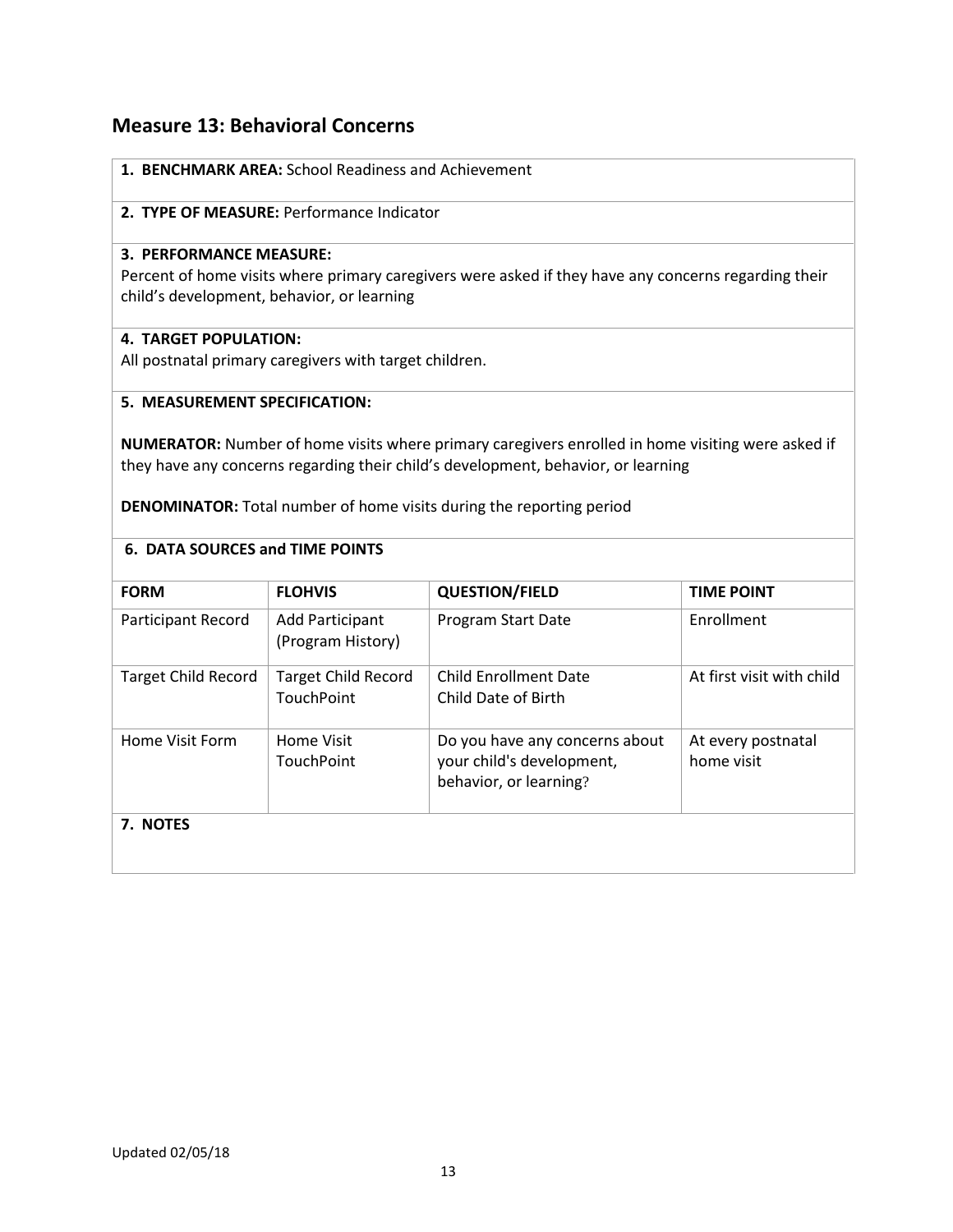## **Measure 14: Intimate Partner Violence (IPV) Screening**

| 1. BENCHMARK AREA: Crime or Domestic Violence                                                          |
|--------------------------------------------------------------------------------------------------------|
| 2. TYPE OF MEASURE: Performance Indicator                                                              |
| 3. PERFORMANCE MEASURE:                                                                                |
| Percent of primary caregivers enrolled in home visiting who are screened for intimate partner violence |
| (IPV) using a validated tool                                                                           |

## **4. TARGET POPULATION:**

All primary caregivers who reach 6 months post-enrollment

#### **5. MEASUREMENT SPECIFICATION:**

**NUMERATOR:** Number of primary caregivers enrolled in home visiting who are screened for IPV using a validated tool within 6 months of enrollment

**DENOMINATOR:** Number of primary caregivers enrolled in home visiting for at least 6 months

#### **6. DATA SOURCES and TIME POINTS**

| <b>FORM</b>                | <b>FLOHVIS</b>                             | <b>QUESTION/FIELD</b>     | <b>TIME POINT</b>                   |
|----------------------------|--------------------------------------------|---------------------------|-------------------------------------|
| Participant Record         | Add Participant<br>(Program History)       | Program Start Date        | Enrollment                          |
| <b>IPV Assessment Form</b> | <b>IPV Assessment</b><br><b>TouchPoint</b> | <b>IPV Screening Date</b> | Before 6 months post-<br>enrollment |

## **7. NOTES**

Each model will use a designated IPV screening tool as follows:

- HFA and PAT will use the Relationship Assessment Tool (RAT).

- NFP will use the Clinical IPV Assessment/HITS tool.

**Intimate Partner Violence:** physical violence, sexual violence, stalking and psychological aggression (including coercive acts) by a current or former intimate partner. An intimate partner is a person with whom one has a close personal relationship that can be characterized by the following: emotional connectedness, regular contact, ongoing physical contact and sexual behavior, identity as a couple, familiarity and knowledge about each other's lives.

<http://www.cdc.gov/violenceprevention/intimatepartnerviolence/definitions.html>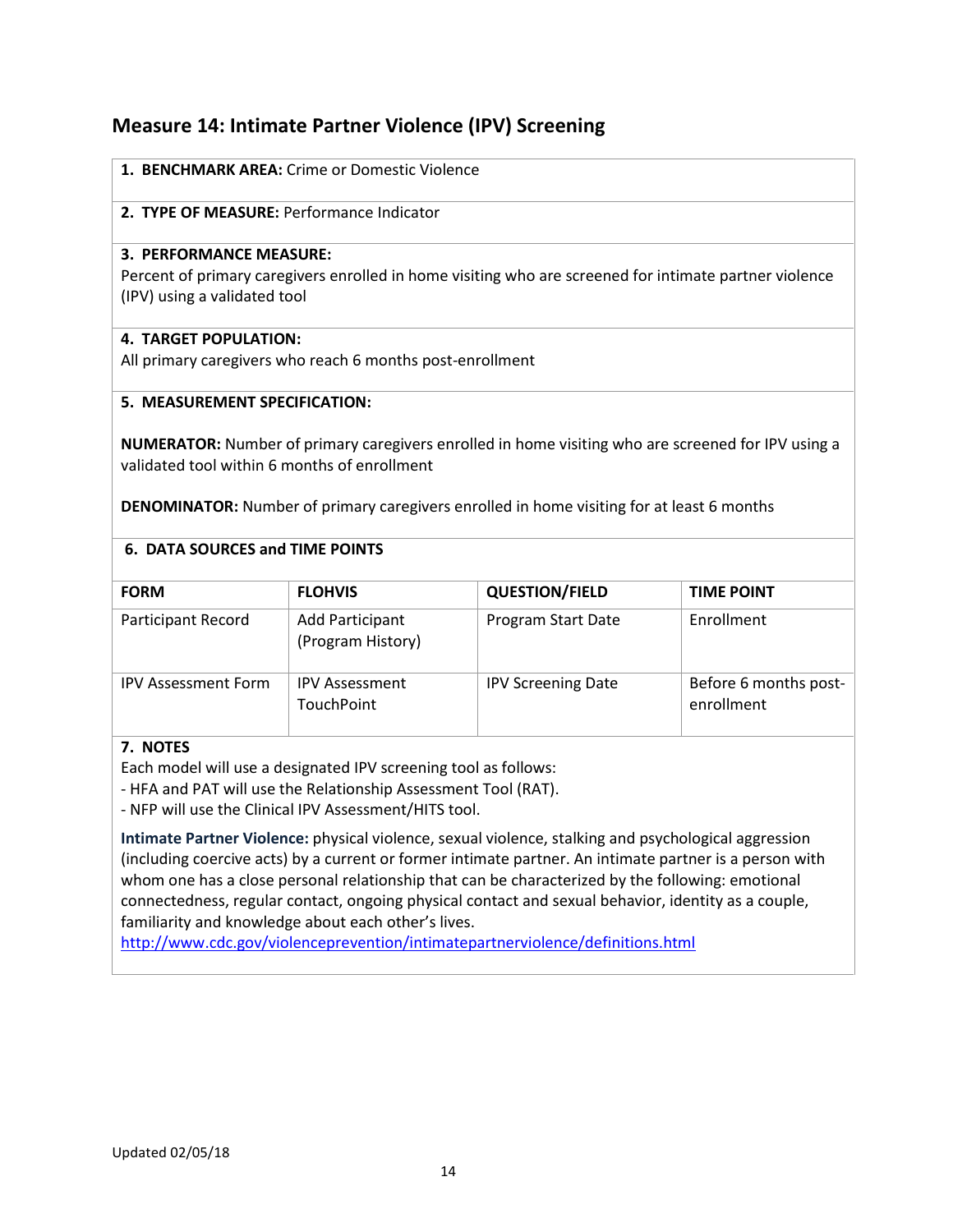## **Measure 15: Primary Caregiver Education**

|  |  |  | 1. BENCHMARK AREA: Family Economic Self-Sufficiency |
|--|--|--|-----------------------------------------------------|
|--|--|--|-----------------------------------------------------|

#### **2. TYPE OF MEASURE:** Systems Outcome

#### **3. PERFORMANCE MEASURE:**

Percent of primary caregivers who enrolled in home visiting without a high school degree or equivalent who subsequently enrolled in, maintained continuous enrollment in, or completed high school or equivalent during their participation in home visiting

## **4. TARGET POPULATION:**

All primary caregivers without a high school degree or equivalent at enrollment who were active during the reporting year.

## **5. MEASUREMENT SPECIFICATION:**

**NUMERATOR:** Number of primary caregivers who enrolled in, maintained continuous enrollment in, or completed a high school degree or equivalent after enrollment in home visiting (and met the conditions specified in the denominator)

**DENOMINATOR:** Number of primary caregivers without a high school degree or equivalent at enrollment

## **6. DATA SOURCES and TIME POINTS**

| <b>FORM</b>               | <b>FLOHVIS</b>                              | <b>QUESTION/FIELD</b>                                                                                                                         | <b>TIME POINT</b>                         |
|---------------------------|---------------------------------------------|-----------------------------------------------------------------------------------------------------------------------------------------------|-------------------------------------------|
| <b>Participant Record</b> | <b>Add Participant</b><br>(Program History) | Program Start Date                                                                                                                            | Enrollment                                |
| Household Profile<br>Form | Household Profile<br><b>TouchPoint</b>      | Do you have a high school<br>diploma or GED?<br>Are you currently enrolled in<br>school or a training program?<br>Middle/high school/GED prep | <b>Fnrollment</b><br>Twice-yearly updates |

## **7. NOTES**

Participants in the denominator are included every year they remain enrolled until they meet the conditions specified in the numerator.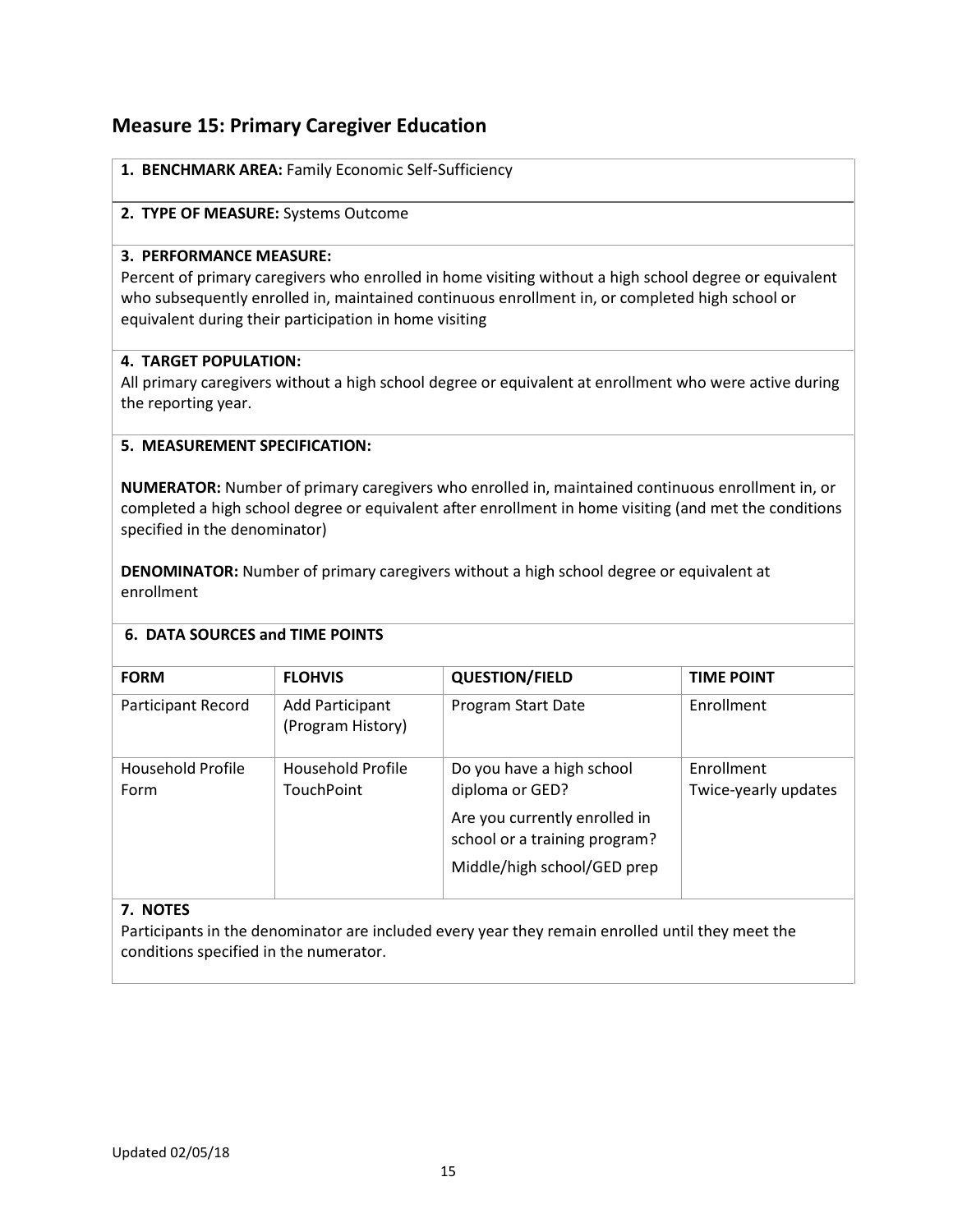## **Measure 16: Continuity of Insurance Coverage**

| 1. BENCHMARK AREA: Family Economic Self-Sufficiency                                                                                                                         |
|-----------------------------------------------------------------------------------------------------------------------------------------------------------------------------|
| 2. TYPE OF MEASURE: Systems Outcome                                                                                                                                         |
| <b>3. PERFORMANCE MEASURE:</b><br>Percent of primary caregivers enrolled in home visiting who had continuous health insurance coverage<br>for at least 6 consecutive months |

#### **4. TARGET POPULATION:**

All primary caregivers who enrolled for 6 months or more during the reporting period.

### **5. MEASUREMENT SPECIFICATION:**

**NUMERATOR:** Number of primary caregivers enrolled in home visiting who reported having health insurance coverage for at least 6 consecutive months during the reporting period.

**DENOMINATOR:** Number of primary caregivers enrolled in home visiting for at least 6 months during the reporting period.

#### **6. DATA SOURCES and TIME POINTS**

| <b>FORM</b>        | <b>FLOHVIS</b>                       | <b>QUESTION/FIELD</b>                     | <b>TIME POINT</b>   |  |  |
|--------------------|--------------------------------------|-------------------------------------------|---------------------|--|--|
| Participant Record | Add Participant<br>(Program History) | Program Start Date                        | Enrollment          |  |  |
| Home Visit Form    | Home Visit TouchPoint                | Do you have health<br>insurance coverage? | At every home visit |  |  |

## **7. NOTES**

Participants are included in the denominator every year they remain enrolled once they have reached 6 months post-enrollment as long as they remain enrolled for at least 6 months during the reporting period.

**Continuous Health Insurance Coverage**: having health insurance coverage without any lapses.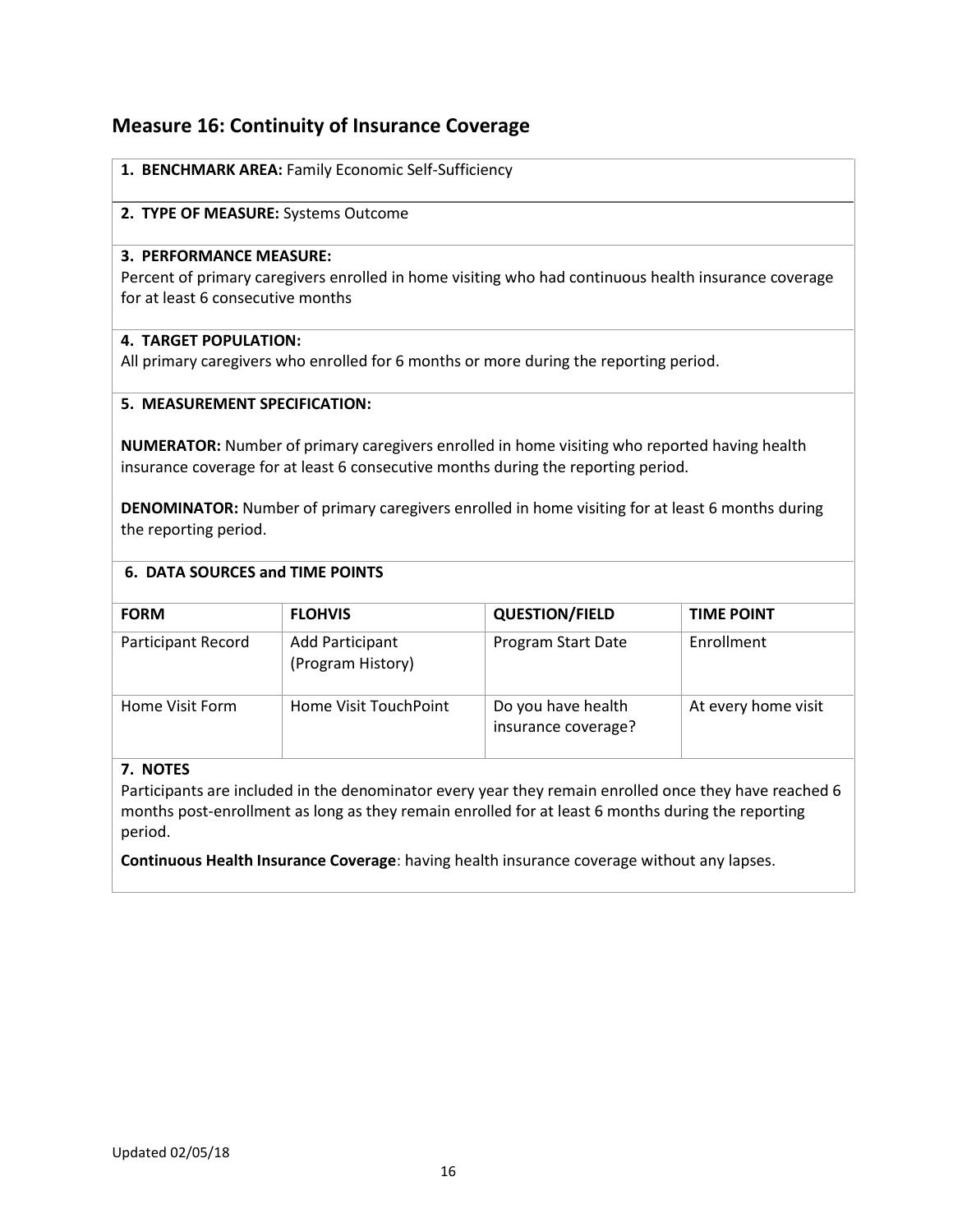## **Measure 17: Completed Depression Referrals**

**1. BENCHMARK AREA:** Coordination and Referrals for Other Community Resources and Supports

### **2. TYPE OF MEASURE:** Systems Outcome

#### **3. PERFORMANCE MEASURE:**

Percent of primary caregivers referred to services for a positive screen for depression who receive one or more service contacts

#### **4. TARGET POPULATION:**

Primary caregivers who screened positive for depressive symptoms on the EPDS required for Performance Measure #3.

## **5. MEASUREMENT SPECIFICATION:**

**NUMERATOR:** Number of primary caregivers enrolled in home visiting who received recommended services for depression (and met the conditions specified in the denominator)

**DENOMINATOR:** Number of primary caregivers enrolled in home visiting who had a positive screen for depression within 3 months of enrollment (for those not enrolled prenatally) or within 3 months of delivery (for those enrolled prenatally) and were referred for services

## **6. DATA SOURCES and TIME POINTS**

| <b>FORM</b>                | <b>FLOHVIS</b>            | <b>QUESTION/FIELD</b>    | <b>TIME POINT</b>           |
|----------------------------|---------------------------|--------------------------|-----------------------------|
| Participant Record         | <b>Add Participant</b>    | Program Start Date       | Enrollment                  |
|                            | (Program History)         | Pregnancy Status at      |                             |
|                            |                           | Enrollment               |                             |
| <b>Target Child Record</b> | <b>Target Child</b>       | Child Enrollment Date    | At first visit with child   |
|                            | <b>Record TouchPoint</b>  | Child Date of Birth      |                             |
|                            |                           |                          |                             |
| Edinburgh (EPDS)           | Edinburgh (EPDS)          | <b>EPDS Date Taken</b>   | Prenatal enrollment:        |
| <b>Results Form</b>        | <b>Results TouchPoint</b> | Answer to #10            | Birth-3 months postpartum   |
|                            |                           | <b>EPDS Total Score</b>  | Postnatal enrollment        |
|                            |                           |                          | By 3 months post-enrollment |
|                            |                           |                          |                             |
| <b>MIECHV Referral</b>     | <b>MIECHV Referral</b>    | MIECHV Need (Depression) | Within 7 days of positive   |
| Form                       | TouchPoint                | Date of Referral         | depression screen           |
|                            |                           | Service Status           |                             |
|                            |                           | Date service began       |                             |

## **7. NOTES**

Participants in the denominator are included every year they remain enrolled until they meet the conditions specified in the numerator or until they screen negative on a subsequent screen.

**Recommended services:** specific techniques and intervention models delivered in the context of client characteristics, culture, and preferences that have shown to have positive effects on outcomes through rigorous evaluations and have demonstrated to achieve positive outcomes for the client.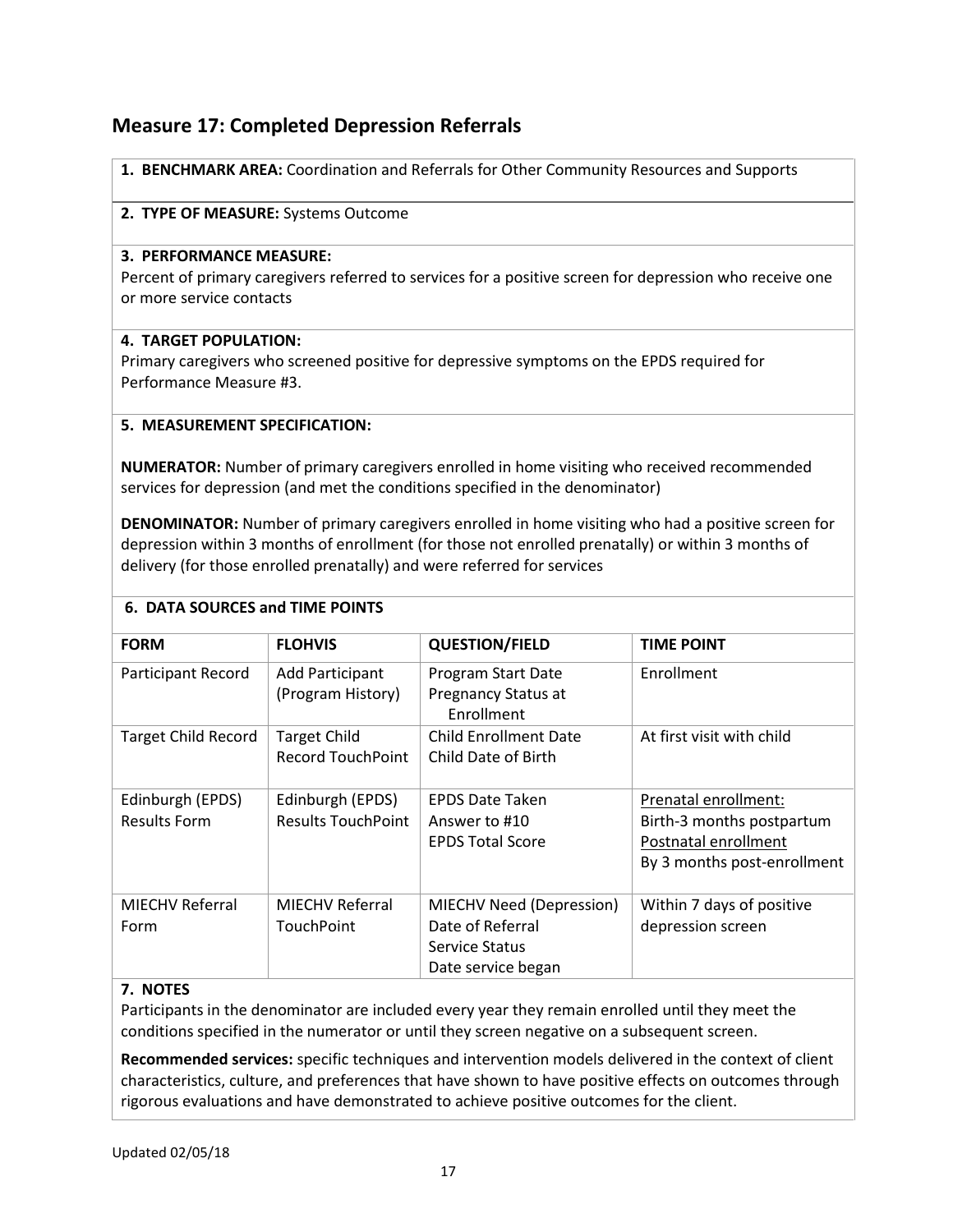## **Measure 18: Completed Developmental Referrals**

**1. BENCHMARK AREA:** Coordination and Referrals for Other Community Resources and Supports

#### **2. TYPE OF MEASURE:** Systems Outcome

#### **3. PERFORMANCE MEASURE:**

Percent of children enrolled in home visiting with positive screens for developmental delays (measured using a validated tool) who receive services in a timely manner

## **4. TARGET POPULATION:**

All target children who screened positive for developmental delays

## **5. MEASUREMENT SPECIFICATION:**

**NUMERATOR:** Number of children enrolled in home visiting who a) received individualized developmental support from a home visitor; b) were referred to early intervention services and received an evaluation within 45 days; OR c) were referred to other community services who received services within 30 days (and met the conditions specified in the denominator)

**DENOMINATOR:** Number of children enrolled in home visiting with positive screens for developmental delays (measured using a validated tool)

| <b>FORM</b>                       | <b>FLOHVIS</b>                              | <b>QUESTION/FIELD</b>                                                                                                                                                                                                     | <b>TIME POINT</b>                                                                                                                               |  |
|-----------------------------------|---------------------------------------------|---------------------------------------------------------------------------------------------------------------------------------------------------------------------------------------------------------------------------|-------------------------------------------------------------------------------------------------------------------------------------------------|--|
| <b>Target Child</b><br>Record     | <b>Target Child</b><br>Record<br>TouchPoint | <b>Child Enrollment Date</b><br>Child Date of Birth<br><b>Gestational Age at Birth</b>                                                                                                                                    | At first visit with child                                                                                                                       |  |
| ASQ-3 Results &<br>Follow-Up Form | ASQ-3 Results &<br>Follow-Up<br>TouchPoint  | ASQ-3 Date Completed<br><b>Questionnaire Used</b><br>Age Adjusted for Prematurity<br><b>Subscale Scores</b><br>Score not recorded/child currently<br>in service<br>Follow-Up Action Taken<br>Describe activities provided | 10-month questionnaire:<br>9mo 0d - 10mo 30d<br>18-month questionnaire:<br>17mo 0d - 18mo 30d<br>30-month questionnaire:<br>28mo 16d - 31mo 15d |  |
| <b>MIECHV Referral</b><br>Form    | <b>MIECHV Referral</b><br>TouchPoint        | MIECHV Need (Developmental<br>Concerns)<br>Date of Referral<br><b>Early Steps Provider</b><br><b>Service Status</b><br>Date service began                                                                                 | Referral made within 7<br>days of screen; service<br>status updated when<br>service received or referral<br>closed.                             |  |
| <b>NIATEC</b>                     |                                             |                                                                                                                                                                                                                           |                                                                                                                                                 |  |

#### **6. DATA SOURCES and TIME POINTS**

## **7. NOTES**

Children who are currently receiving services for a developmental domain are not included in the denominator for that domain.